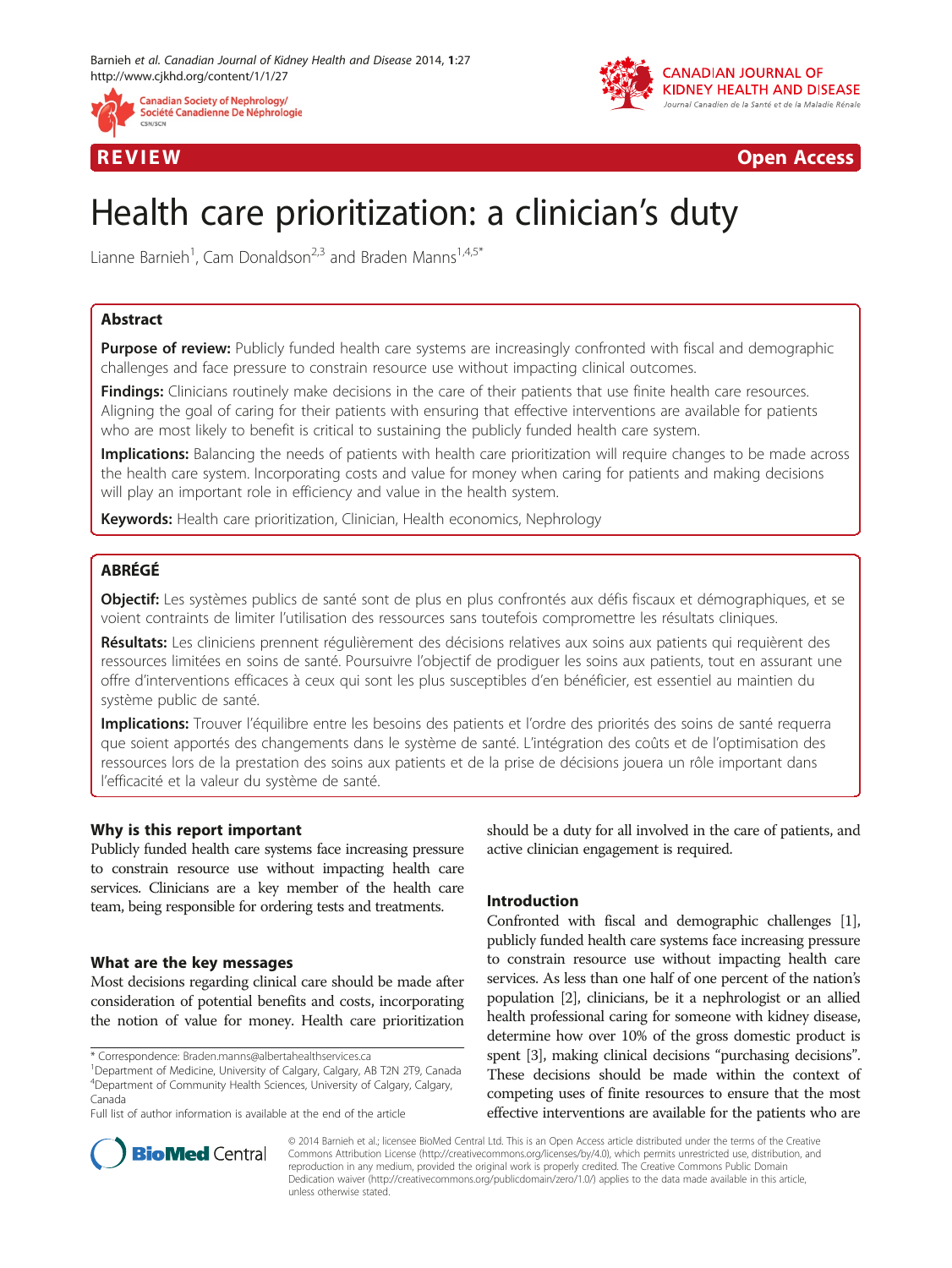most likely to benefit [\[4\]](#page-3-0). Health care managers indirectly determine how to allocate scarce health care resources, by determining what tests and treatments will be made available. However, prioritizing health care resources should not be seen as the sole responsibility of managers and decision makers, and to be successful in maximizing population health, active engagement of clinicians, who directly allocate health care resources through ordering of tests and treatments, is required.

The issue of health care prioritization is particularly relevant for clinicians working with patients with kidney failure since they are often cared for in the context of provincial renal programs, who determine how allocated resources are best used to care for all patients with end-stage renal disease (ESRD). In this context, funds or resources spent on one patient are no longer be available for other patients with kidney failure in the renal program. Herein, we discuss the challenges that clinicians face in participating in health care prioritization and outline how they can incorporate the cost of health care and the concept of value for money in their decision making.

## Review

Clinicians (the providers) receive extensive training in how to investigate, diagnose, and manage patients, but receive little training in health care priority setting. On the other hand, health care systems and administrators (the payers) focus almost exclusively on priority setting, outlining overall objectives for the system. Their mandate stresses staying within allocated budgets, and though they have a lot of responsibility, they typically lack the power to affect the decisions made on the front-lines by clinicians. While most private enterprises are able to direct the performance of their employees through incentives to ensure their goals are met, the Canadian health care system is not a private enterprise and most nephrologists in Canada are independent practitioners. Clinicians' are broadly motivated by one of three things: the benefit to the patient (i.e. successful transplant), social good (i.e. promoting a healthy lifestyle), and/or personal interests and desires (i.e. target income) [[5](#page-3-0)]. Clinicians are accountable to their patients by ensuring that the care they provide serves the best interest of their patients. However, they are also accountable to the greater health care system and by extension to other patients, for their spending patterns. Clinicians have two fundamental responsibilities: to "consider the well-being of the patient" and to "consider the well-being of society in matters affecting health" [[6](#page-3-0)]. Dealing with a potential lack of alignment between the priorities of clinicians and the health system is critical to addressing the common objectives of both parties: providing high quality health care and improving outcomes for all, maximizing beneficence and justice.

# Suggestions for incorporating cost and value for money within health care

To ensure health system sustainability, changes are needed, both for clinicians and for the broader health system (Table 1).

## Suggestions for clinicians

Firstly, the way future clinicians are educated needs to be re-evaluated. Medical students and residents need to be taught how to reasonably incorporate the notion of "value for money" into their daily care for patients. An understanding of basic principles of health economics, and health care prioritization is required—fundamental skills that should be part of undergraduate and continuing medical education. While being a health care manager is a core competency within CanMEDS, even the basics of how to incorporate the notion of cost into clinical decision-making is not emphasized during formal education of undergraduate students or residents and is not emphasized during continuing medical education [\[8\]](#page-3-0). Medical students and residents should be taught not only how to integrate cost into their practice, but the principles of economic evaluations, including how to read and interpret economics evaluations for common treatments in their practice area [\[9\]](#page-3-0). Clinicians make value-based decisions about

|  |  | Table 1 Proposed strategies to consider costs and the concept of value for money when caring for patients |  |  |  |  |  |  |  |  |  |
|--|--|-----------------------------------------------------------------------------------------------------------|--|--|--|--|--|--|--|--|--|
|--|--|-----------------------------------------------------------------------------------------------------------|--|--|--|--|--|--|--|--|--|

| Proposed strategy                                                                                                                                                                             | Example                                                                                                                                                                                |
|-----------------------------------------------------------------------------------------------------------------------------------------------------------------------------------------------|----------------------------------------------------------------------------------------------------------------------------------------------------------------------------------------|
| Continuing medical education should educate clinicians on<br>how to incorporate cost and "value for money" in clinical practice,<br>particularly for management of common clinical conditions | Educating clinicians to promote home dialysis options, given the<br>cost savings and equal or better outcomes for patients that are eligible                                           |
| Emphasize that considering treatment costs is particularly important in<br>the face of clinical uncertainty                                                                                   | Routine management of abnormalities of mineral metabolism with<br>expensive medications with an incomplete evidence base such as<br>non-calcium based phosphate binders and cinacalcet |
| Consider the impact on health care costs when developing clinical<br>practice quidelines                                                                                                      | During the development of the timing of dialysis initiation quidelines<br>by the Canadian Society of Nephrology [7], resource use was incorporated<br>as a secondary outcome           |
| Ensure that clinician leaders are engaged when developing local health<br>policies that incorporate costs within renal programs                                                               | Developing clinical practice guidelines to increase the use of home<br>therapies                                                                                                       |
|                                                                                                                                                                                               | Support knowledge dissemination activities related to existing clinical<br>practice quidelines                                                                                         |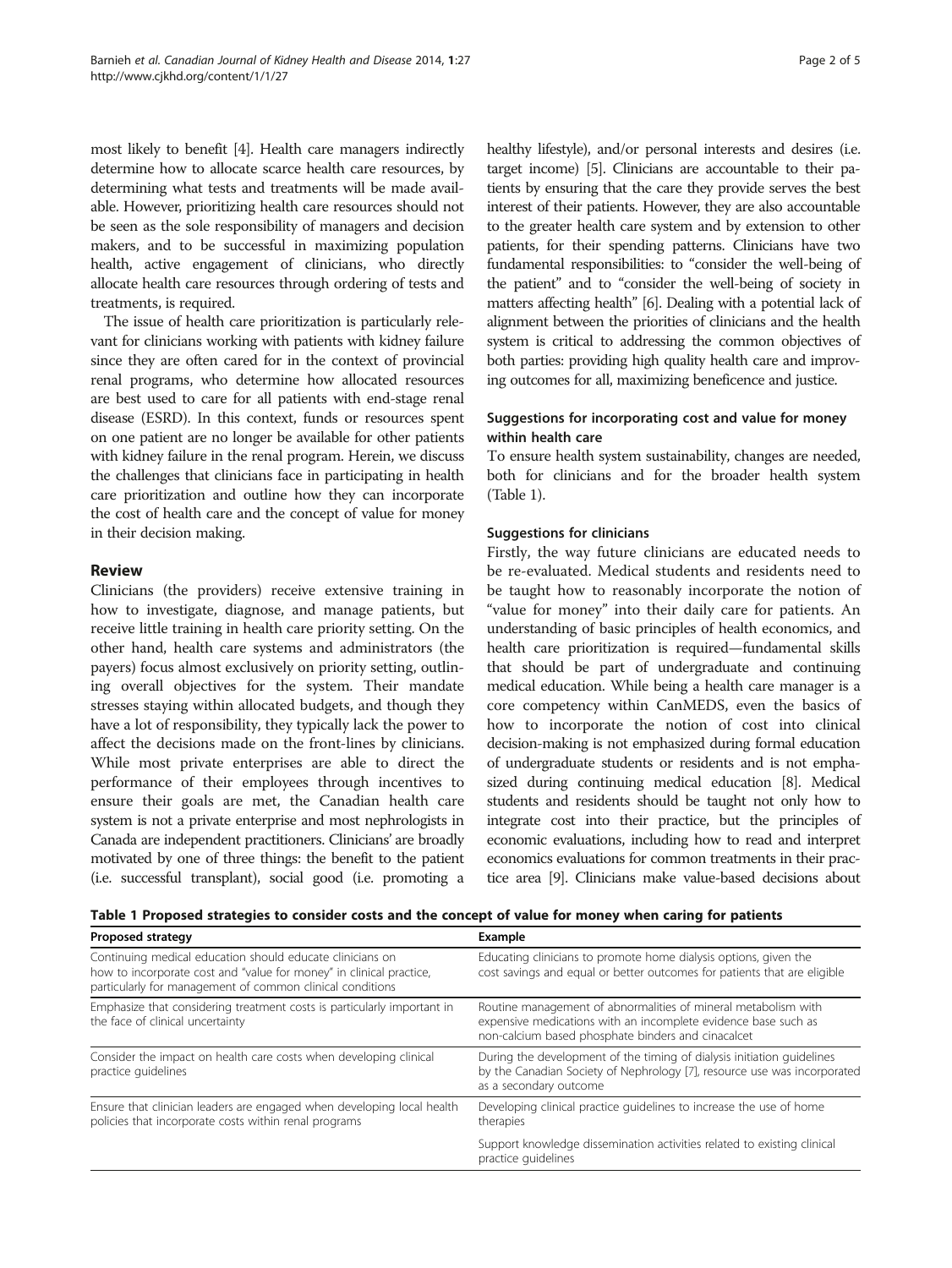other finite resources such as their time and use of beds in a hospital or intensive care unit—and need to apply this same skill set to other health care resources [\[10\]](#page-3-0). A clinician with the required skill set to participate in priority setting in an informed way, is more likely to participate, benefiting the patient and the system.

Although rarely discussed during training, it should be made clearer that in a cash strapped system, resources may be redeployed to fund more effective interventions. This is particularly true if the effectiveness of the intervention is marginal at best, or has only been shown to impact nonclinical endpoints [\[11](#page-3-0)], in other words, when significant clinical uncertainty exists. Clinicians should not feel compelled to routinely offer such therapies or tests, particularly when they are notably more expensive than the current standard of care. Clinicians need to begin to routinely consider cost and "value for money" in clinical practice, particularly when making management decisions for situations where several potential strategies exist.

Value for money is usually estimated using economic evaluations, which weigh the resources used (costs) with health outcomes (benefits) of competing programs. This is central to health economics and rests on the principles of scarcity and choice [[4](#page-3-0)]. Given resource scarcity, choices must be made about what health programs or services to provide and which to forgo – also known as "opportunity cost". For example, when developing the budget for a renal program, money may be directed to more aggressive monitoring of vascular accesses, or to hire additional personnel to expedite the workup of potential kidney donors. If the program chose to hire additional personnel to expedite a donor's transplant workup, the opportunity cost of this would be the clinical benefits that patients might have received had more aggressive monitoring of vascular access been implemented. When making a decision in health economics, one must ensure that the value of a treatment is greater than the "opportunity cost" (i.e. the health benefits) of other programs that are being considered. Since clinicians working in publicly funded health care systems spend limited tax-payer dollars, they should consider the resource implications of each treatment, in addition to the impact on health outcomes, by applying the above principles.

While physicians might feel uncomfortable considering health care costs in all situations, for instance when a patient's life is in immediate risk, in most situations, considering the opportunity cost of the treatment under consideration is feasible and important. Indeed, if costs were integrated when developing clinical practice guidelines, incorporating the consideration of cost into usual clinician practice would become easier. While cost constraint is not the explicit goal of the Choosing Wisely campaign, this is an example of an initiative (currently being undertaken within nephrology in Canada by the Canadian Society of Nephrology) which is meant to help clinicians and patients engage in conversations about unnecessary tests, treatments and procedures in order to make smart and effective choices in care [\[12\]](#page-3-0).

Lanthanum carbonate is one example of the issue faced by clinicians when costs are not incorporated when developing clinical practice guidelines. Lanthanum carbonate was reviewed for consideration of funding by the Canadian Common Drug Review (CDR) [\[13](#page-4-0)] in 2008. Eight RCTs in a total of 2,646 patients, ranging in duration from four weeks to two years, met the inclusion criteria for the systematic review. In these studies, lanthanum was not shown to improve quality of life, or reduce rates of bone fracture or cardiovascular complications. Acknowledging that lanthanum has been shown to cause fewer episodes of hypercalcemia than calcium-based phosphate binders, given a cost per day of lanthanum between \$6.18 to \$12.23, the CDR did not recommend funding for lanthanum. However, this decision is not consistent with contemporary clinical practice guidelines for the management of bone and mineral metabolism abnormalities in kidney disease which recommend the use of non-calcium containing phosphate binders in several clinical scenarios, including as first-line therapy [\[14\]](#page-4-0). Without incorporating the impact of treatment on costs in the guidelines, it is difficult for clinicians to incorporate the notion of "value for money" into their routine practice, and inevitably leads to conflict between prescribers and health system funders.

As leaders within the health care system, though clinicians may be reluctant to incorporate the consideration of cost in their daily care, their role in allocating scarce resources cannot be avoided. Indeed, since one of the roles of publicly funded health care is to maximize health gains within a restricted budget, limiting expensive therapies to those who can benefit most seems a reasonable and equitable approach. Clinician leaders can be engaged to act on behalf of other clinicians when establishing health policy, including determining what new programs to offer, particularly in nephrology, given that care of patients with kidney failure is often funded within provincial renal programs. Within such programs, modifying and adhering to cliniciandeveloped clinical practice guidelines that take cost into account could help ease the tension between clinician's clinical decision making and health system objectives.

#### Suggestions for the broader health system

Table [2](#page-3-0) highlights ways in which cost can be considered within the health care system.

Clinicians are not the only group that needs to be targeted to offload stress in the system; change by other health care players could make it easier for physicians to consider value for money. For instance, to achieve a sustainable health care system, decision makers need to systematically consider information on effectiveness and costs when determining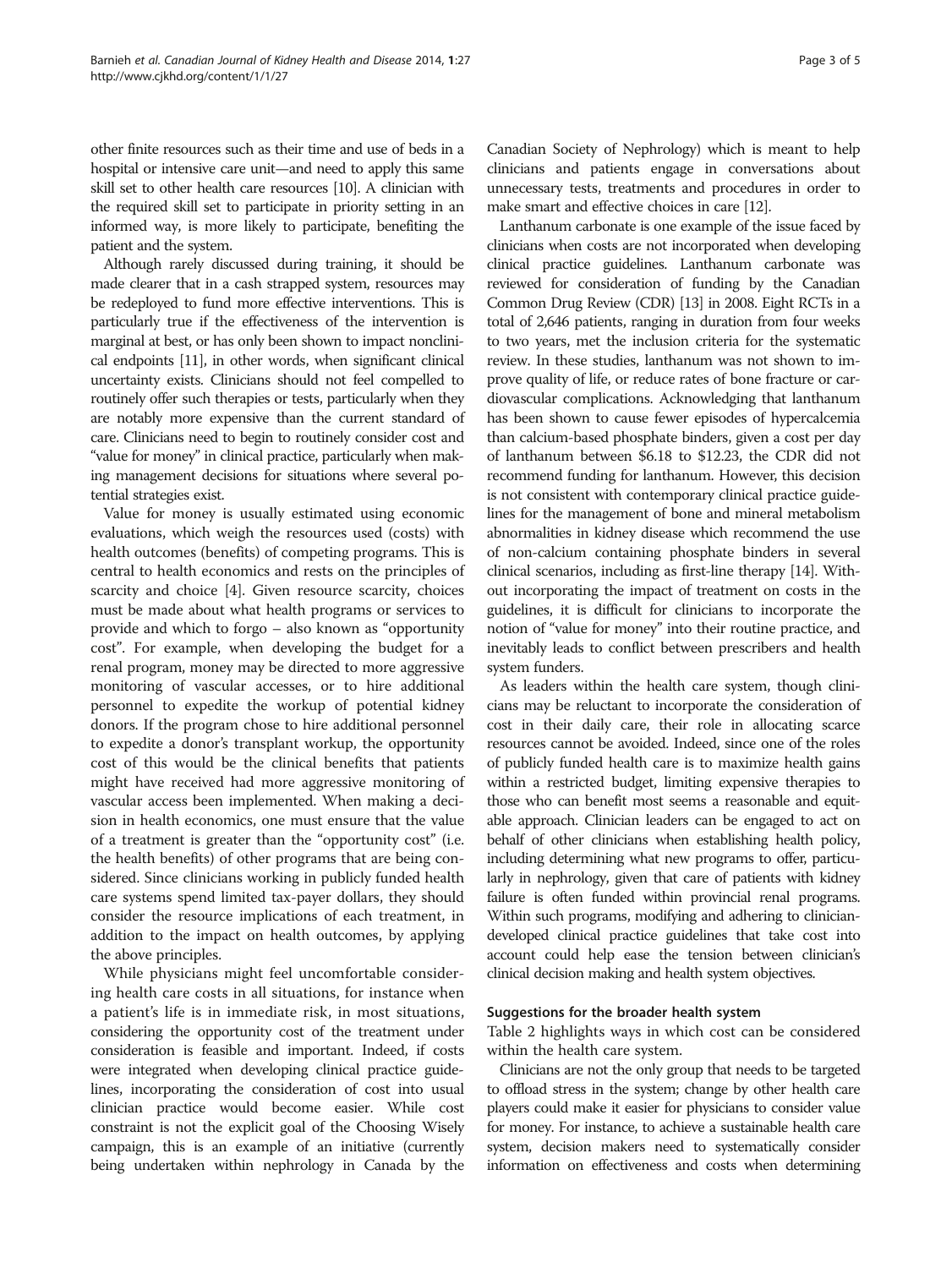### <span id="page-3-0"></span>Table 2 Proposed changes to the broader health care system to increase consideration of costs and the concept of value for money when caring for patients

| Proposed change                                                                                                                                                                                                                                             | Who can make the change                               |  |  |
|-------------------------------------------------------------------------------------------------------------------------------------------------------------------------------------------------------------------------------------------------------------|-------------------------------------------------------|--|--|
| Incorporate health economics and consideration of cost into medical education as a professional ethic                                                                                                                                                       | Royal College of Physicians and<br>Surgeons of Canada |  |  |
|                                                                                                                                                                                                                                                             | Medical schools                                       |  |  |
| Similar to the system that currently exists for assessing new medications [13], when assessing new tests or                                                                                                                                                 | Provincial health systems                             |  |  |
| technologies for funding, health systems should systematically review evidence on the impact on outcomes<br>and costs, providing preferential access to those tests and technologies offering best value for money<br>(i.e. better outcomes for less money) | Federal health ministry                               |  |  |
| To align physician activities with health system goals, consider the optimal mix of payment methods for                                                                                                                                                     | Provincial health systems                             |  |  |
| physicians                                                                                                                                                                                                                                                  | Provincial medical associates                         |  |  |

what new tests and treatments to offer. While this process is entrenched within the assessment of new drugs across Canada [[13\]](#page-4-0), it is not yet systematically applied to other non-drug interventions before they are made available across Canada. To assist with larger and more complex health programs, the process of program budgeting and marginal analysis (PBMA) is used for priority setting, and may help align the goals of doctors and managers by continually assessing and re-assessing marginal effectiveness of available programs [\[15\]](#page-4-0). PBMA examines programs – for either the same or different groups of patients - that are either close to being funded, or of limited value where the program is considered for retraction, assessing whether the benefits of the new program added outweigh the benefits an existing program that costs a similar amount.

Another issue worth considering is that most physicians in Canada are still remunerated on a fee-for-service basis, which is appropriate in areas where the health care system has high volume needs, such as vaccination and preventive care, but may be less appropriate for some areas within nephrology (for instance, payment for caring for patients with ESRD on dialysis). Though physician remuneration is an important issue, governments appear unwilling to deal with this highly contentious issue. Alternative mechanisms to pay physicians, without altering their employment status as an independent practitioner, exist. In England, only about 10 to 15% of physician salaries are fee-forservice, with the remainder based on capitation and targeted payments [4]. Designing a remuneration system which is consistent with the objectives of the health care system, but provides physicians independence all while offering acceptable incentives to reward priority activities is, therefore, challenging, but feasible.

## Conclusions

Balancing the needs of patients with health care prioritization may be one of the most complex and challenging tasks facing today's clinician, but one that needs to be urgently undertaken if publicly funded health care is to be sustained. As clinicians play an important role in efficiency and value in the health system, creating

successful partnerships between clinicians and health care managers is crucial to aligning the goals of both parties and cultures.

#### Competing interests

The authors declare that they are no competing interests.

#### Authors' contributions

All authors (LB, CD, BM) contributed to the study conception and design, the drafting of the manuscript and critical revisions. All authors read and approved the final manuscript.

#### Author details

<sup>1</sup>Department of Medicine, University of Calgary, Calgary, AB T2N 2T9, Canada <sup>2</sup>Yunus Centre for Social Business & Health, Glasgow Caledonian University Glasgow, Scotland. <sup>3</sup>Institutes for Applied Health Research and Society & Social Justice Research, Glasgow, Scotland. <sup>4</sup>Department of Community Health Sciences, University of Calgary, Calgary, Canada. <sup>5</sup>Institute for Public Health, University of Calgary, Calgary, Canada.

#### Received: 12 June 2014 Accepted: 23 September 2014 Published online: 28 October 2014

#### References

- 1. Organisation for Economic Co-Operation and Development: OECD Economic Surveys - Canada. OECD 2010, 14.
- 2. Canadian Institute for Health Information: Supply, distribution and migration of Canadian physicians, 2011. Ottawa: CIHI; 2012.
- 3. Organisation for Economic Co-Operation and Development: OECD health data 2012: How does Canada compare? 2012.
- 4. Donaldson C: Credit crunch health care: How economics can save our publicly funded health services. Bristol: Policy Press; 2011.
- 5. Eisenberg J: Physician utilization: the state of research about physicians' practice patterns. Med Care 1985, 23:461–483.
- 6. Canadian Medical Association: CMA Code of Ethics. 2004, [http://](http://policybase.cma.ca/dbtw-wpd/PolicyPDF/PD04-06.pdf) [policybase.cma.ca/dbtw-wpd/PolicyPDF/PD04-06.pdf](http://policybase.cma.ca/dbtw-wpd/PolicyPDF/PD04-06.pdf) (accessed May 9 2011).
- 7. Nesrallah G, Mustafa R, Clark W, Bass A, Barnieh L, Hemmelgarn BR, Klarenbach S, Quinn RR, Hiremath S, Ravani P, Sood MM, Moist LM: Canadian Society of Nephrology 2014 clinical practice guideline for timing the initiation of chronic dialysis. CMAJ 2014, 186:112-117
- 8. Canada RCoPaSo: CanMEDS: better standards, better physicians, better care. <http://www.royalcollege.ca/portal/page/portal/rc/canmeds>.
- 9. Cooke M: Cost consciousness in patient care what is medical education's responsibility? N Engl J Med 2010, 362:1253-1255.
- 10. Stelfox H, Hemmelgarn B, Bagshaw S, Gao S, Doig CJ, Nijssen-Jordan C, Manns B: Intensive care unit bed availability and outcomes for hospitalized patients with sudden clinical deterioration. Arch Intern Med 2012, 172:467–474.
- 11. Manns B, Owen W, Winkelmayer W, Devereaux P, Tonelli M: Surrogate markers in clinical studies. Problems solved or created? Am J Kidney Dis 2006, 48:159–166.
- 12. Choosing Wisely Canada. <http://www.choosingwiselycanada.org/> (accessed May 8, 2014).